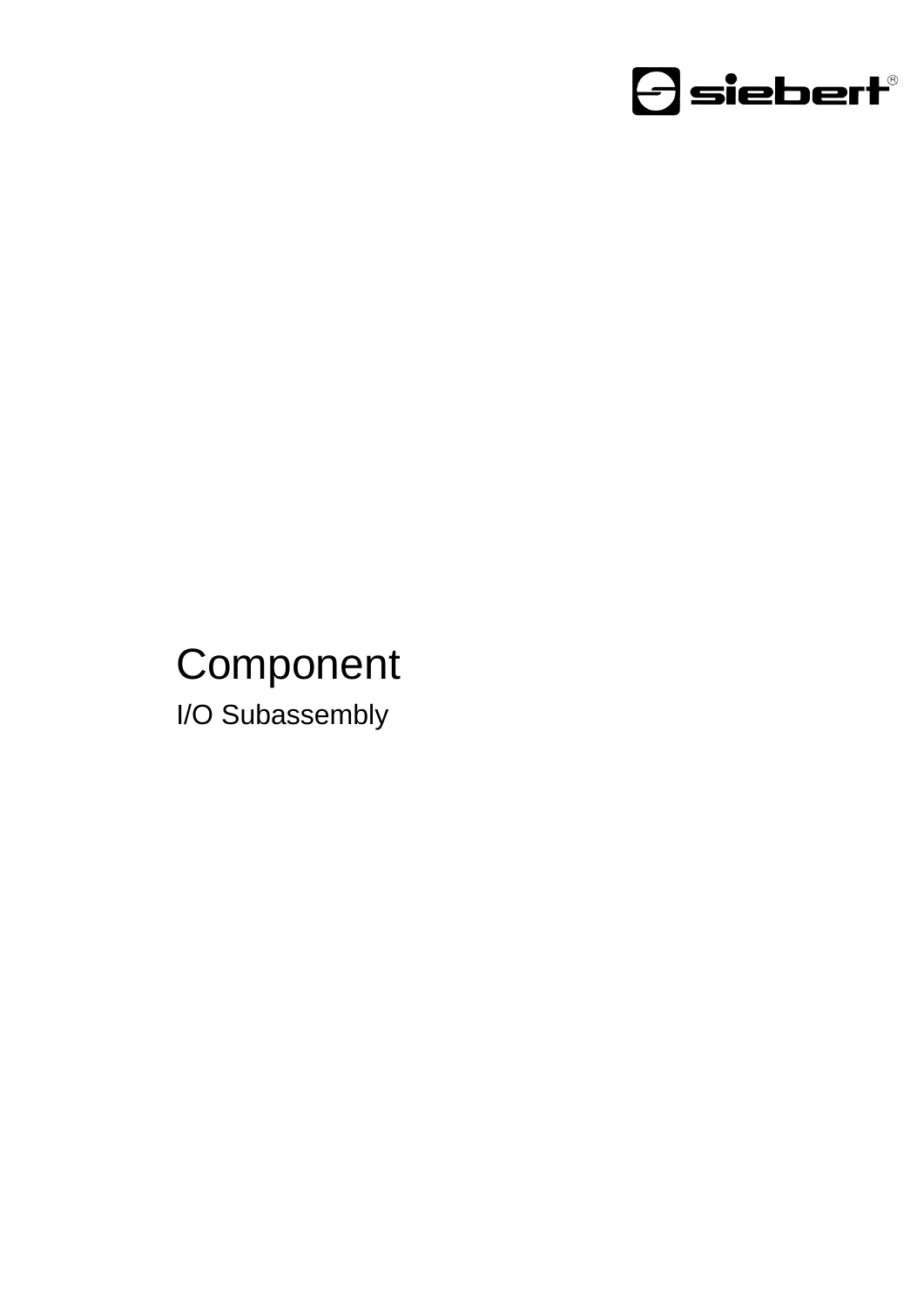

#### Table of contents

| 1 I/O Subassembly |  |
|-------------------|--|
|                   |  |
|                   |  |
|                   |  |
|                   |  |
|                   |  |
|                   |  |
|                   |  |
|                   |  |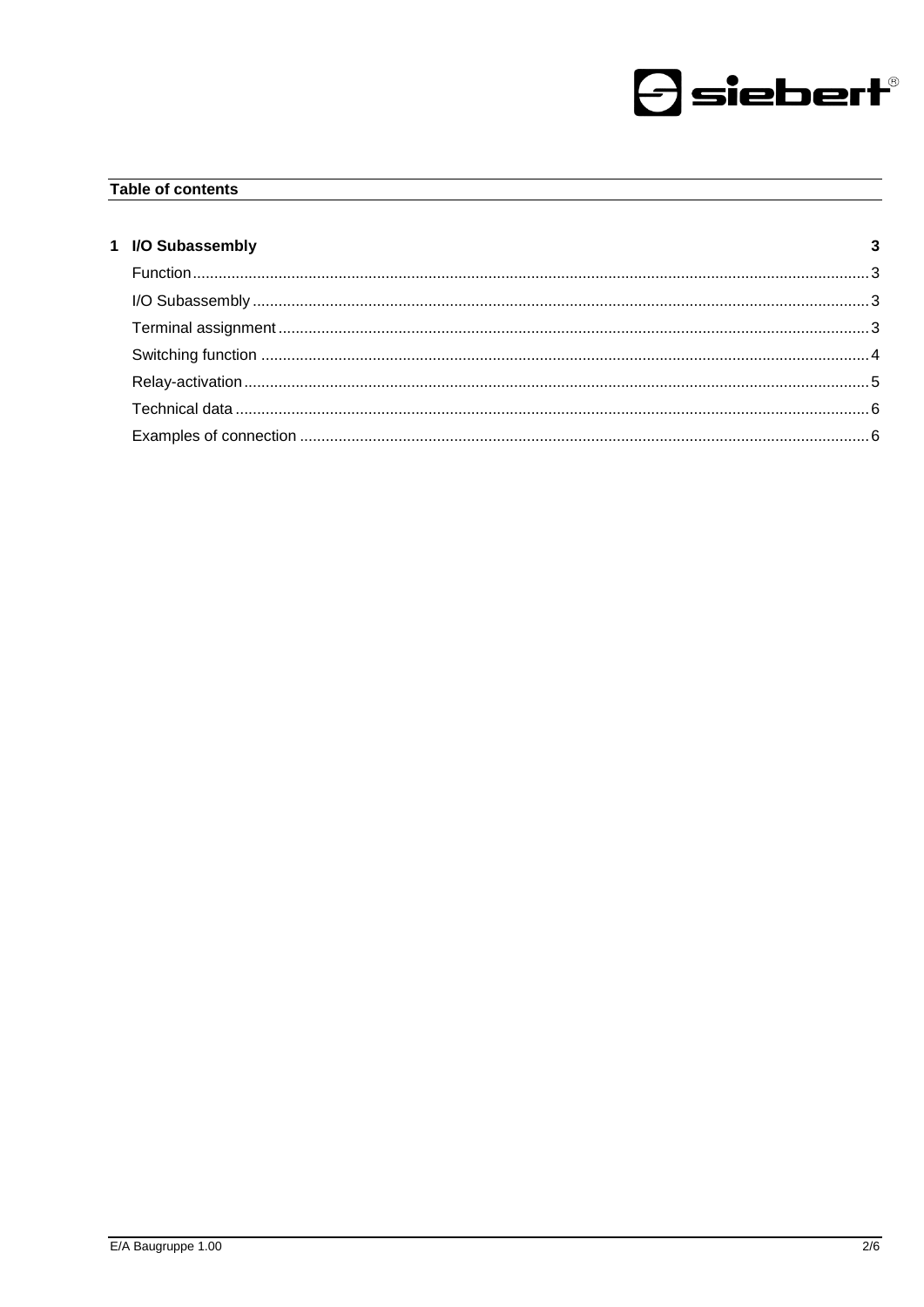## $\mathcal{\exists}$  siebert $^{\circ}$

#### <span id="page-2-0"></span>**1 I/O Subassembly**

#### <span id="page-2-1"></span>**Function**

By using the I/O subassembly, displays of the series S302/SX302 and SX502 can be expanded up to a maximum of eight potential-free outputs (relay switch-over contacts), depending on the version.

#### <span id="page-2-2"></span>**I/O Subassembly**



#### <span id="page-2-3"></span>**Terminal assignment**

<span id="page-2-4"></span>

| NO1-NO8:                           | Closer for relay 1 - 8         |
|------------------------------------|--------------------------------|
| NC <sub>1</sub> -N <sub>C</sub> 8: | N/C contact for relay 1 - 8    |
| CO1-CO8:                           | Center contact for relay 1 - 8 |
| M:                                 | Reference potential            |
| P∸                                 | +24VDC /max. 100mA             |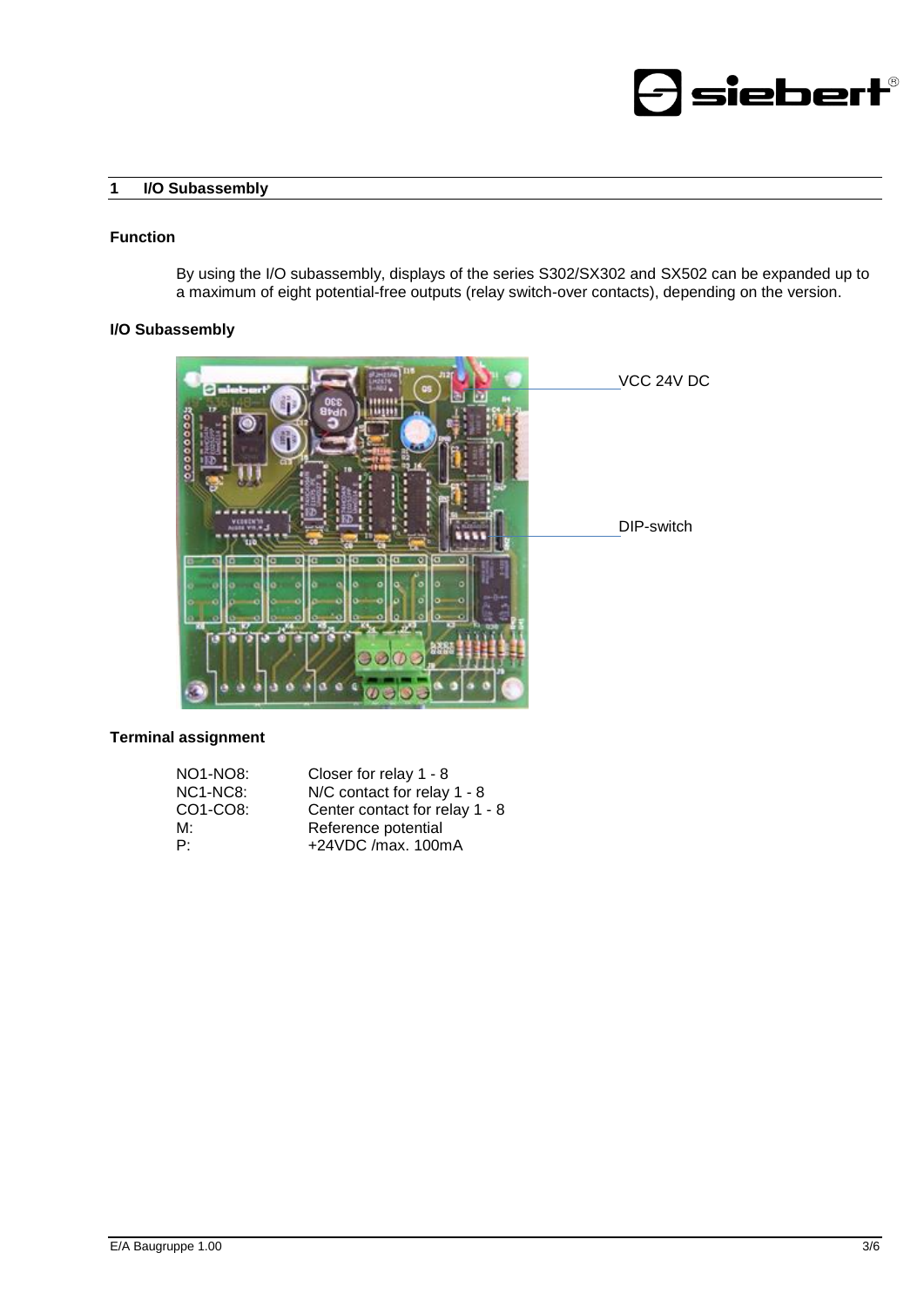

#### **Switching function**

Alternatively, to the purely static activation of the relays, a wiping function can be selected via DIPswitch. Once activated a relay remains switched on for the desired time and then switches off automatically. Therefore, an explicit switch-off is no longer necessary.

The wipe function is only available for the first two relays.



\* factory settings

<span id="page-3-0"></span>

| Relay 1          |                  |        | <b>Relay 2</b> |                  |           |        |
|------------------|------------------|--------|----------------|------------------|-----------|--------|
| DIP <sub>1</sub> | DIP <sub>2</sub> |        |                | DIP <sub>3</sub> | DIP4      |        |
| OFF              | <b>OFF</b>       | static |                | OFF              | OFF       | static |
| ON               | OFF              | 1 s    |                | ON               | OFF       | 1 s    |
| <b>OFF</b>       | ON               | 2s     |                | OFF              | <b>ON</b> | 2s     |
| ON               | ON               | 4 s    |                | ON               | ON        | 4 s    |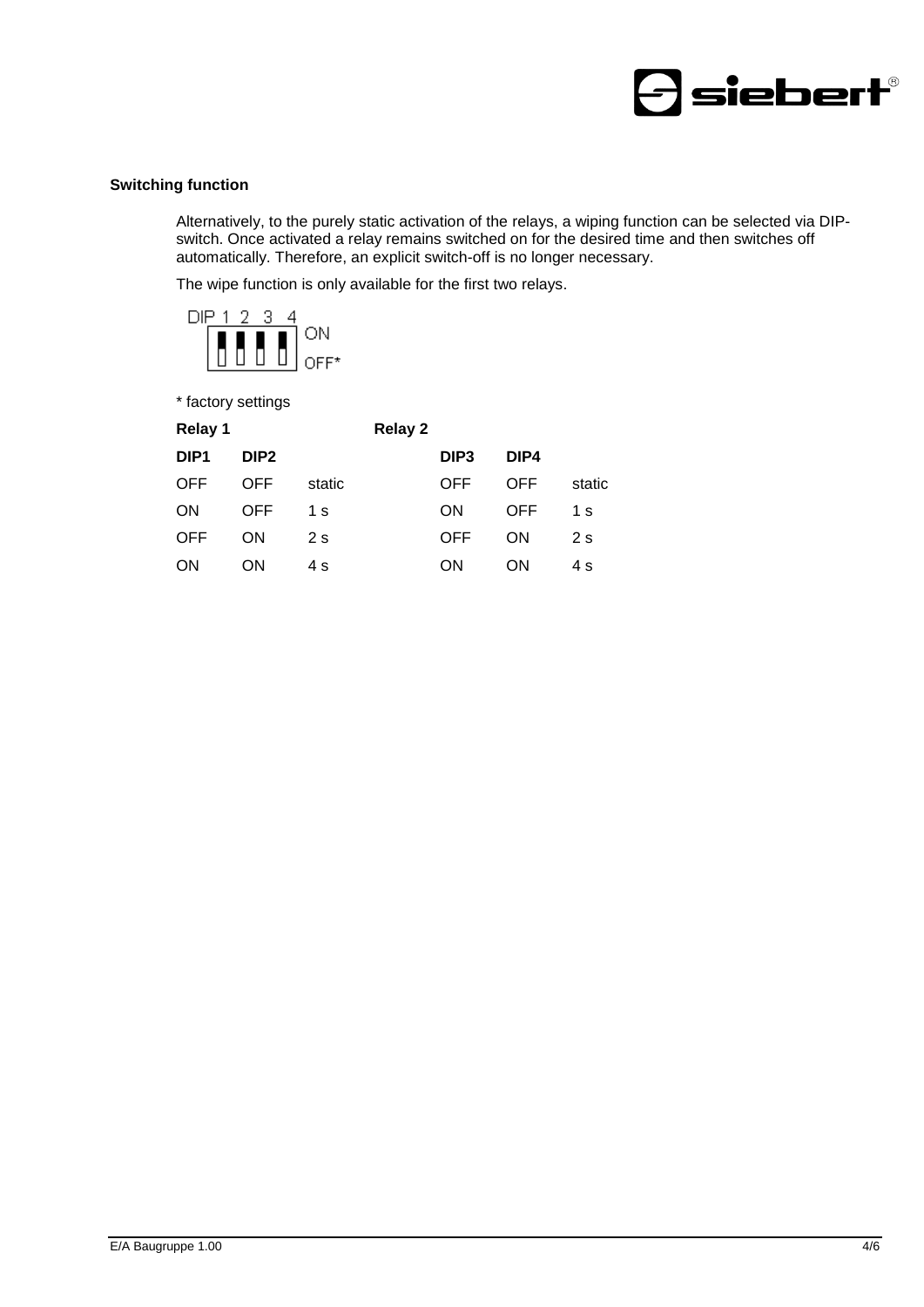

#### **Relay-activation**

The individual relays on the I/O subassembly are activated with the following control commands depending on the display series:

#### **Series S302/SX302**

| <esc>QA0</esc>      | Switching output relay 1 not activated |
|---------------------|----------------------------------------|
| <esc>QA1</esc>      | Switching output relay 1 activated     |
| <esc>QB0</esc>      | Switching output relay 2 not activated |
| <esc>QB1</esc>      | Switching output relay 2 activated     |
| <esc>QC0</esc>      | Switching output relay 3 not activated |
| <esc>QC1</esc>      | Switching output relay 3 activated     |
| <esc>QD0</esc>      | Switching output relay 4 not activated |
| <esc>QD1</esc>      | Switching output relay 4 activated     |
| <esc>QE0</esc>      | Switching output relay 5 not activated |
| <esc>QE1</esc>      | Switching output relay 5 activated     |
| <esc>QF0</esc>      | Switching output relay 6 not activated |
| <esc>QF1</esc>      | Switching output relay 6 activated     |
| <esc>QG0</esc>      | Switching output relay 7 not activated |
| <esc>QG1</esc>      | Switching output relay 7 activated     |
| <esc>QH0</esc>      | Switching output relay 8 not activated |
| <esc>QH1</esc>      | Switching output relay 8 activated     |
| <b>Series SX502</b> |                                        |
| \$QA0               | Switching output relay 1 not activated |
| \$QA1               | Switching output relay 1 activated     |
| \$QB0               | Switching output relay 2 not activated |
| \$QB1               | Switching output relay 2 activated     |
| \$QC0               | Switching output relay 3 not activated |
| \$QC1               | Switching output relay 3 activated     |
| \$QD0               | Switching output relay 4 not activated |
| \$QD1               | Switching output relay 4 activated     |
| \$QE0               | Switching output relay 5 not activated |
| \$QE1               | Switching output relay 5 activated     |
| \$QF0               | Switching output relay 6 not activated |
| \$QF1               | Switching output relay 6 activated     |
| \$QG0               | Switching output relay 7 not activated |
| \$QG1               | Switching output relay 7 activated     |
| \$QH0               | Switching output relay 8 not activated |
| \$QH1               | Switching output relay 8 activated     |

The relay commands only become effective after the telegram has been completed.